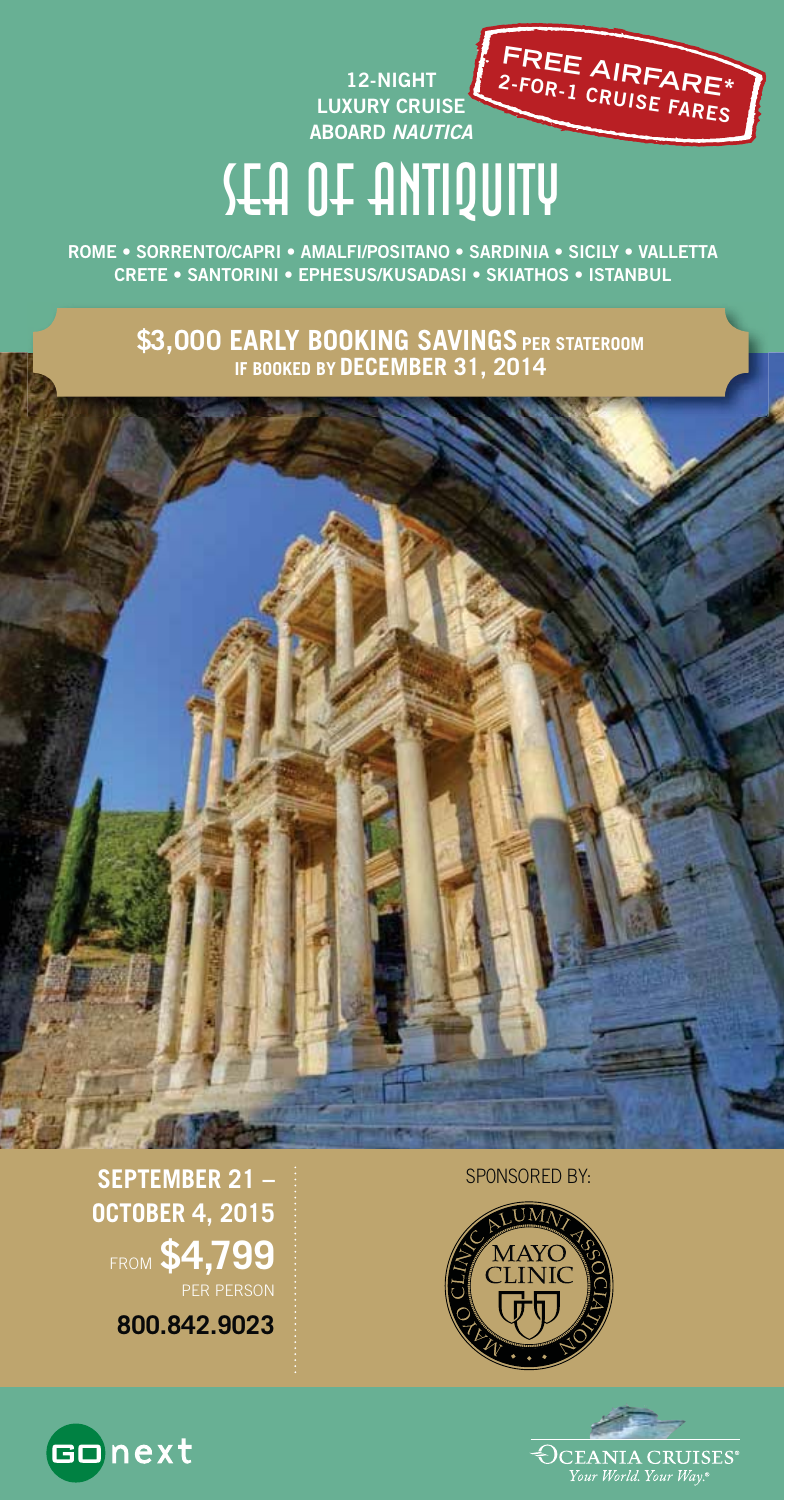**UXUAV CAUKE** WITH A **MEDITERRANEAN** luxury cruise HDDUCT ADDISTELT INDULGE YOURSELF ABOARD NAUTICA **ABOARD** *NAUTICA* **ITEAAANEAN** 

**FREE AIRFARE\* 2-FOR-1 CRUISE FARES** From  $\mathsf{SA}_{\tau}$ **799**  $\vdots$  **free airfare\***<br>Per person  $\vdots$  **2-for-1 cruise fares** PER PERSON

**\$3,000 EARLY BOOKING**  \$3,000 EARLY BOOKING **SAVINGS PER STATEROOM SAVINGS PER STATEROOM** IF BOOKED **IF BOOKED BY DECEMBER 31, 2014 BY DECEMBER 31, 2014**

# SEPTEMBER 21 - OCTOBER 4, 2015 **SEPTEMBER 21 – OCTOBER 4, 2015**

**ROME • SORRENTO/CAPRI • AMALFI/POSITANO • SARDINIA**  ROME . SORRENTO/CAPRI . AMALFI/POSITANO . SARDINIA **EPHESUS/KUSADASI • SKIATHOS • ISTANBUL** EPHESUS/KUSADASI • SKIATHOS • ISTANBUI **SICILY • VALLETTA • CRETE • SANTORINI**  SICILY . VALLETTA . CRETE . SANTORINI

AVORLD'S<br>BEST<br>AVVARDS

Rochester, MN 55905 Rochester, MN 55905Mayo Clinic<br>200 First Street SW 200 First Street SW Mayo Clinic







PRSRT STD U.S. POSTAGE PRSRT STD<br>U.S. POSTAGE<br>PAID<br>PERMIT #32322<br>TWIN CITIES, MN PERMIT #32322 TWIN CITIES, MN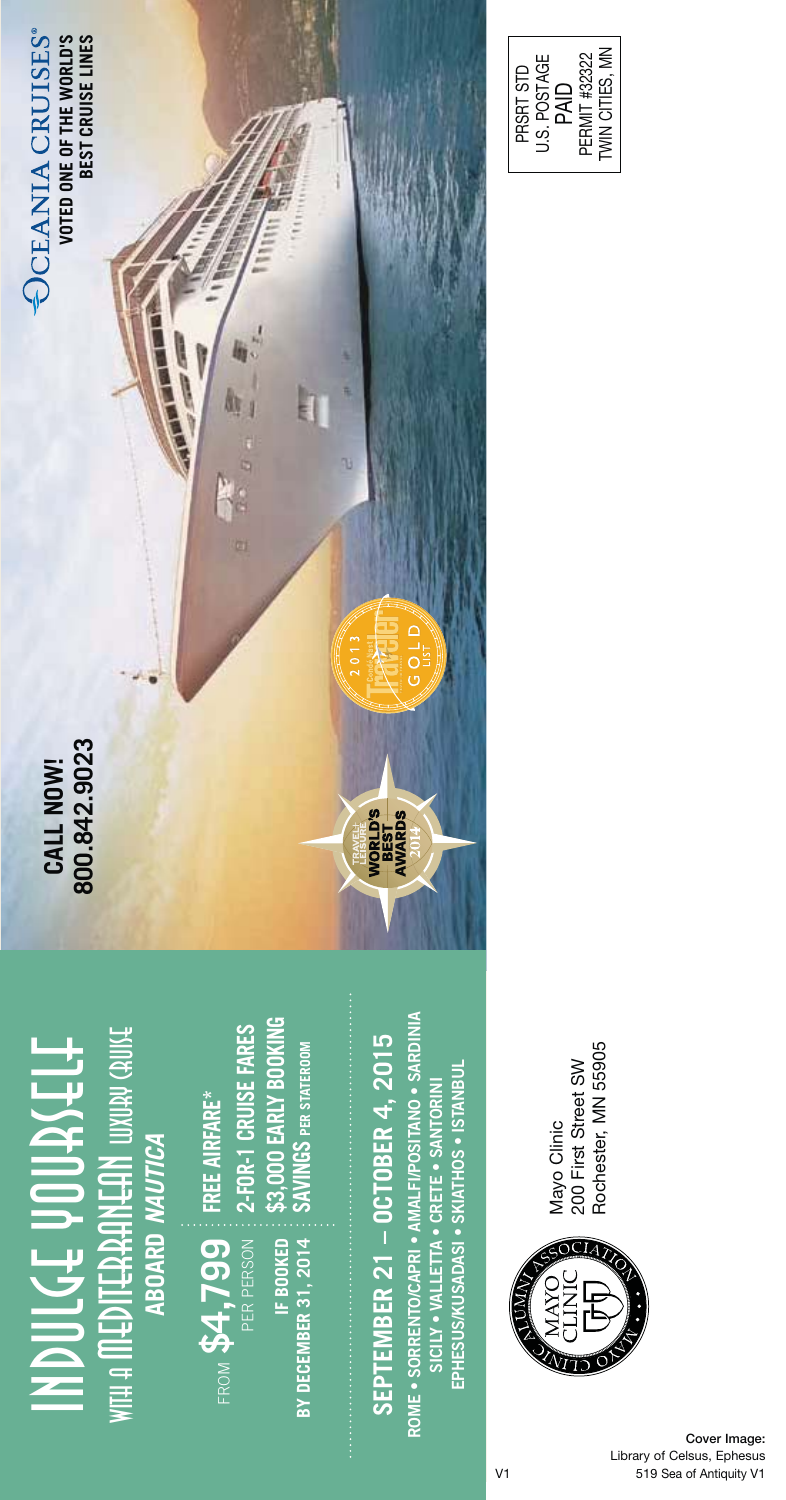

## **DEAR ALUMNI AND FRIENDS,**

From Italy's legendary ruins of Pompeii and Malta's beautiful St. John's Co-Cathedral to Greece's Bronze Age Palace of Knossos and Turkey's minaret-studded Blue Mosque, witness classic monuments of antiquity on an impressive Mediterranean odyssey.

Begin in Rome, and then set sail on your luxury cruise, stopping first at enchanting Sorrento, a gateway to the stunning island of Capri and ancient Pompeii. Then cruise to Amalfi, where pearl-white buildings border sapphire seas, followed by Cagliari, Sardinia's capital, home to an alluring mix of Roman ruins, Byzantine churches and lovely botanical gardens. Wander the labyrinth of narrow streets in Trapani's medieval core, and behold Valletta's old-world cityscape, dotted with 16th-century fortifications and grand churches. Discover the sublime beauty of the Greek isles, with Santorini's blue-domed whitewashed houses and Crete's splendid beaches. Continue on to Turkey's vibrant port of Kusadasi, a jumping-off point to explore one of the world's best-preserved Greco-Roman cities, Ephesus. Before capping off your 12-night journey in magnificent Istanbul, the city astride two continents, relax on serene beaches lapped by aqua seas in Skiathos, Greece.

Travel to these intriguing Mediterranean ports with Go Next, the alumni cruise leader, and its preferred cruise partner, Oceania Cruises, offering the best value in upscale cruising. Experience the outstanding benefits of traveling with Go Next, from the thoughtful assistance of the customer service specialists and the expertise of the exclusive program managers who journey with you, to the camaraderie of exploring the world with like-minded travelers. Go Next handles the details, so you can relax and immerse yourself in each extraordinary destination.

Join fellow Mayo Clinic alumni on this exciting Mediterranean voyage aboard the beautifully appointed Nautica. Graceful and intimate, this 684-passenger ship offers every indulgence for an unforgettable retreat at sea. Space is limited, so sign up now for the best choice of stateroom or suite on this deluxe vessel. Also, the incredible offers of 2-for-1 cruise fares with free airfare\* and \$3,000 savings per stateroom are available only until December 31, 2014.

Unlike past Mayo Clinic Alumni Association events, this leisure program is a new type of offering from the association. It is a leisure activity only. MCAA staff will not attend, and there is no CME component. Please let us know how you like this new offering!

Sincerely,<br>Mauncent

Juan M. Sarmiento, M.D.<br>
(SR '96. PRES '98. S '00. S-GI '02) (OR '83) (OR '83) (SR '96, PRES '98, S '00, S-GI '02)<br>President President Secretary-Treasurer<br>
Mayo Clinic Alumni Association Mayo Clinic Alumni

 $\bigcirc t \circ \mathcal{L}$ 

Mayo Clinic Alumni Association

#### **AVAILABLE TO ALUMNI, THEIR FAMILIES AND FRIENDS.**

### **SPACE IS LIMITED. BOOK NOW! OFFER EXPIRES DECEMBER 31, 2014**

# **CALL FOR ADDITIONAL INFORMATION 800.842.9023** OR **952.918.8950**

FAX: 952.918.8975 • WWW.GONEXT.COM

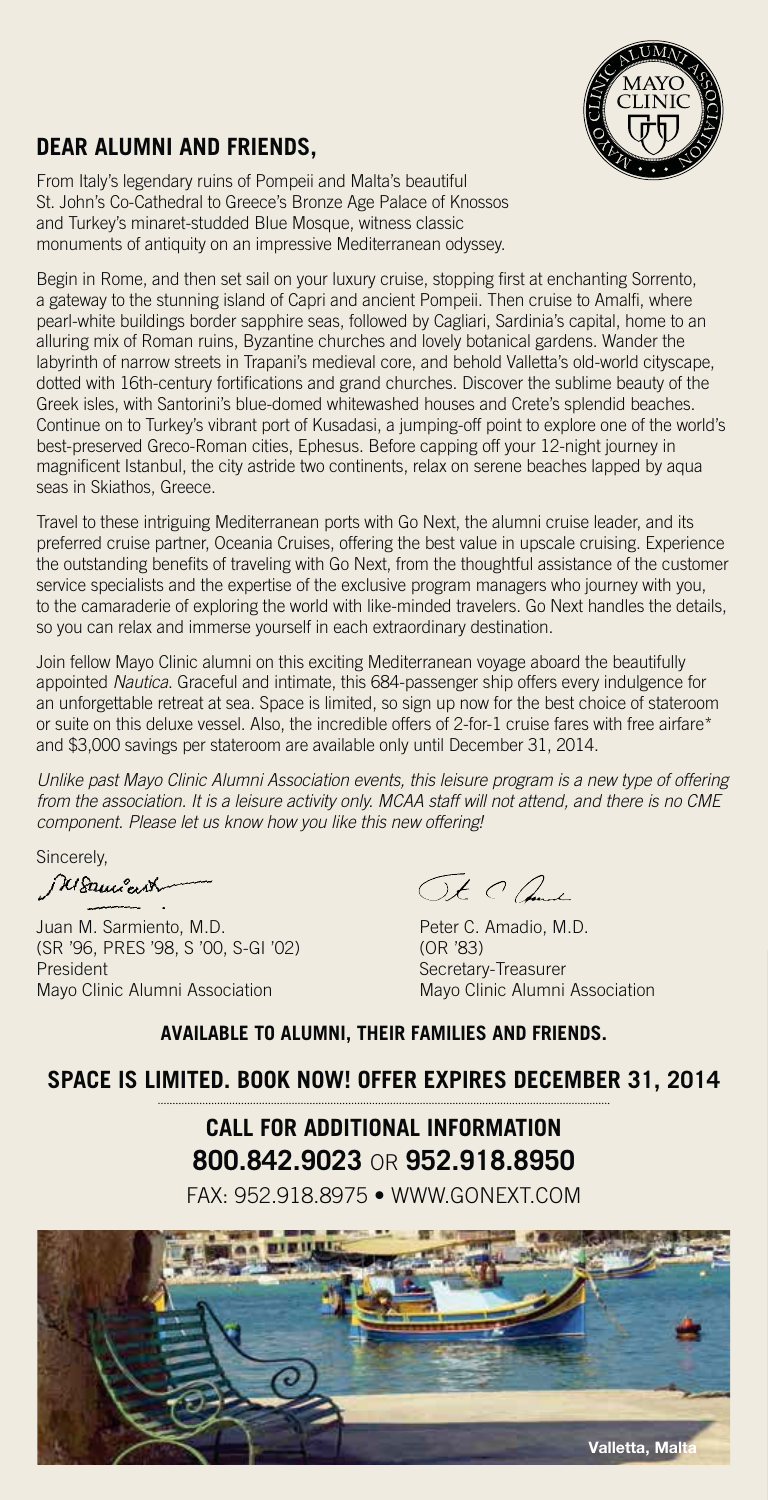#### **Travel Protection...** protecting your travel investment, your belongings and most importantly you!

| <b>Schedule of Benefits</b>                                                                                                                                                         | <b>Maximum Benefit Amount</b>    | <b>Plan Cost (Per Person)</b> |                  |                     |                  |  |  |
|-------------------------------------------------------------------------------------------------------------------------------------------------------------------------------------|----------------------------------|-------------------------------|------------------|---------------------|------------------|--|--|
| <b>Trip Cancellation</b>                                                                                                                                                            | <b>Trip Cost</b>                 | <b>Trip Cost</b>              | <b>Plan Cost</b> | <b>Trip Cost</b>    | <b>Plan Cost</b> |  |  |
| <b>Trip Interruption</b>                                                                                                                                                            | 150% of Trip Cost                | $$3,501 - $4,000$             | \$339            | $$7,501 - $8,000$   | \$669            |  |  |
| <b>Missed Connection</b>                                                                                                                                                            | \$750                            | $$4,001 - $4,500$             | \$379            | $$8,001 - $8,500$   | \$709            |  |  |
| <b>Medical Expense/Emergency Assistance</b><br><b>Accident and Sickness Medical Expense</b><br><b>Emergency Evacuation and Repatriation</b><br>One Call 24-Hour Assistance Services | \$25,000<br>\$50,000<br>Included | $$4,501 - $5,000$             | \$419            | $$8,501 - $9,000$   | \$769            |  |  |
|                                                                                                                                                                                     |                                  | $$5.001 - $5.500$             | \$459            | $$9.001 - $9.500$   | \$809            |  |  |
| Travel Delay (Up to \$150 Per Day)                                                                                                                                                  | \$750                            | $$5.501 - $6.000$             | \$509            | $$9,501 - $10,000$  | \$859            |  |  |
| <b>Baggage and Personal Effects</b>                                                                                                                                                 | \$1,500                          | $$6,001 - $6,500$             | \$539            | $$10,001 - $10,500$ | \$899            |  |  |
| Baggage Delay (Up to \$150 Per Day)                                                                                                                                                 | \$750                            | $$6,501 - $7,000$             | \$579            | $$10,501 - $11,000$ | \$949            |  |  |
| <b>Accidental Death &amp; Dismemberment</b>                                                                                                                                         | \$30,000                         | $$7,001 - $7,500$             | \$629            | $$11,001 - $11,500$ | \$999            |  |  |

**Pre-Existing Condition Exclusion Waiver** - the exclusion for Pre-Existing Conditions will be waived when payment for this plan is received by Go Next within 14 days of the initial deposit/payment for the Trip.

#### **GENERAL LIMITATIONS AND EXCLUSIONS**

#### Benefits are not payable for any loss due to, arising or resulting from:

Suicide, attempted suicide or any intentionally self-inflicted injury while sane or insane (in Missouri, sane only); an act of declared or undeclared war; participating in<br>maneuvers or training exercises of an armed servic scaling mountains generally requiring the use of picks, ropes, or other special equipment); participating as a member of a team in an organized sporting competition;<br>participating in skydiving, hang gliding, burgee cord ju engaged in an illegal occupation; normal childbirth, normal pregnancy (except complications of pregnancy) or voluntarily induced abortion; dental treatment (except as<br>coverage is otherwise specifically provided herein); am to a Pre-Existing Condition, as defined in the Policy. The Pre-Existing Condition Limitation does not apply to the Emergency Medical Evacuation or Return of Remains coverage; or a mental or nervous condition, unless hospitalized.

#### **INFORMATION YOU NEED TO KNOW**

This is a brief description of coverage. There are certain restrictions, exclusions and limitations that apply to all coverages and services. This advertisement<br>does not constitute or form any part of the Plan Description

#### OPERATOR/PARTICIPANT AGREEMENT

**Go Next, Inc.** (hereinafter GN), located at 8000 West 78th Street, Suite 345, the Street Suite, Discreening information specified, is responsible to arrange for the transportation, accommodations and other specified, is r

included by this brochure, services, taxes and fees are not included.<br>**RESPONSIBILITY:** GN is responsible to you for arranging all included transportation,<br>**accommodations and other services.** However, in the absence of ne

acts, terroristic activities or other causes reasonably beyond the respective control of<br>GN and the sponsoring association. GN and the sponsoring association are not<br>expensible for incidental or consequential losses or dam

PAYMENT: A deposit in the amount shown on the reservation form and a signed<br>agreement for each person is required to secure reservations. Final payment is due<br>as shown on the reservation form. If the cruise or flight is fu will be returned or, with your authorization, your name placed on a waiting list. ALL<br>CHECKS AND MONEY ORDERS ARE TO BE MADE PAYABLE AS INDICATED ON THE<br>RESERVATION FORM. CONFIRMATION IS SUBJECT TO RECEIPT BY GN OF DEPOSIT AND A SIGNED AGREEMENT.

PRICES: GN RESERVES THE RIGHT TO INCREASE PRICES IN THE EVENT OF ANY<br>INCREASED SECURITY OR FUEL RELATED SURCHARGES, OR FARE INCREASES IMPOSED<br>BY THE AIRLINE OR CRUISE LINE THAT MAY BE IN PLACE AT THE TIME OF TICKETING OR TRAVEL, FOREIGN OR DOMESTIC TAX INCREASES, OR ADVERSE CURRENCY EXCHANGE<br>FLUCTUATIONS, AFTER JANUARY 01, 2014. GN RESERVES THE RIGHT, IF NECESSARY<br>OR ADVISABLE, TO SUBSTITUTE HOTELS BUT IS NOT OBLIGED TO DO SO.

. The price is based on tarifts in effect for estimated 2015 prices as of January 01, 2014.<br>Prices increase every year, and it is therefore possible that increases could occur after<br>the printing of this brochure and in adv

**BAGGAGE:** GN CANNOT BE HELD RESPONSIBLE FOR LUGGAGE LOST OR<br>DAMAGED. YOU SHOULD GIVE IMMEDIATE NOTICE OF ANY LOST OR DAMAGED<br>LUGGAGE TO THE INVOLVED AIR CARRIER, HOTEL, CRUISE LINE AND TO YOUR OWN INSURANCE COMPANY.<br>INSURANCE COMPANY.<br>**AIRCRAFT AND CRIUSE I INF ROARDING:** GN CANNOT BE HELD BESPONSIRI F

# **AIRCRAFT AND CRUISE LINE DELAYS.**<br>Aircraft and cruise line boarding privileges are limited to persons whose full paym

Aircraft and cruise line boarding privileges are limited to persons whose full payment and signed agreement have been received by GN and whose names are on the manifest given to the carrier before departure. All persons mu

monies paid and will be assessed any non-recoverable costs.<br>**VISAS: A** visa may be required. Information regarding visa applications and fees will<br>be provided after your reservation has been confirmed.

**OCEANIA CRUISES' TERMS AND CONDITIONS:** Discounts are per stateroom based on double occupancy. Fares listed are cruise only in U.S. dollars, per person, based<br>on double occupancy. Cruise Ship Fuel Surcharge may apply. All fares and offers are<br>subject to availability, may not be combinable published Full Brochure Fares; all fares are cruise only, and do not include Prepaid<br>Charges, Optional Facilities and Services Fees, and personal charges, as defined in the<br>Terms and Conditions of the Guest Ticket Contract Full Brochure Fares may not have resulted in actual sales in all cabin categories and may not have been in effect during the last 90 days. Promotional fares may remain in effect after the expiration date. Oceania Cruises reserves the right to correct errors or omissions and to change any and all fares, fees, and surcharges at any time. Additional terms and conditions may apply. Complete terms and conditions may be found in the Guest Ticket Contract. Ships' Registry: Marshall Islands.

**OCEANIA CRUISES' LAND PACKAGES/SHORE EXCURSIONS:** Tours are operated in the various ports of call by local tourist service companies contracted by the cruise<br>line. They are not under the control of GN. Cancellation penalties may differ from the<br>cruise program related penalties. Oceania Crui to and during the voyag

**OCEANIA CRUISES' AIR PROGRAM:** Due to airline schedules beyond the of Oceania Cruises, flight times to and from certain destinations may require that travelers<br>purchase an overnight hotel stay, pre- or post-flight or en route. All charges related<br>to hotel stays, including hotel fares and tax

**NOTICES:** Any complaints or claims against GN must be made in writing and<br>received by GN within 90 days after scheduled termination of the trip. Any action or suit<br>against GN must be commenced within 1 (one) year after sc trip or be forever barred.

The rights and remedies relating to cancellations and major changes prior to<br>departure, made available under this agreement are in addition to any other rights<br>or remedies available under applicable law. However, we offer agreement with the express understanding that the receipt of that refund by you waives<br>all other remedies.

all other remedies.<br>While Go Next makes every effort to adhere to the specifics shown in this brochure,<br>all information contained herein is subject to change. Go Next is not responsible or liable for typographical errors, omissions or misprints.

**INSURANCE: Travel insurance is available and can provide coverage for unforeseen circumstances that could disrupt your trip. See panel above for details.**

**INTERNATIONAL FLIGHTS ONLY:** International travel involves stringent<br>identification and documentation requirements. Be sure you are familiar with them<br>sufficiently in advance and early in your planning.

**ADVISORY:** When you are traveling outside of the United States, please be aware that significantly different health, safety and legal standards may prevail. You should plan<br>and act accordingly and exercise good personal judgment for your own health and safety<br>at all times when abroad. If you have spec you need will be available.

**REFUNDS AND CANCELLATIONS: If you change plans or cancel, your rights to a refund are limited.** Upon receipt of written cancellation from you, the following cancellation fees will apply (indicated in days prior to initial flight departure).

**Cruise Program Cancellation Fees:**

121 days or more = \$100 per person 120-91 days = \$350 per person 90-76 days = 25% of total fare

75-61 days = 50% of total fare 60-31 days = 75% of total fare

# 30-0 days = 100% of total fare, no retund<br>**Plus any applicable GN Pre- and/or Post-Cruise Program Cancellation Fees:**<br>121 days or more = \$100 per person, per program<br>120-61 days = \$200 per person, per program

 $60-0$  days = no refund Any requests for cancellation must be communicated to GN in writing. Applicable refunds, if any, will be made within 14 days after the cancellation.

**HEALTH:** Any physical or mental condition requiring special medical attention or equipment must be disclosed in writing to GN at the time the participant makes a reservation. GN may reject the reservation of any person wh who agrees to provide the required assistance. GN reserves the right to terminate the participation of any participant whose conduct or condition materially inconveniences

other participants.<br>The THERE ARE NO EXCEPTIONS OF ANY KIND (INCLUDING MEDICAL EXCEPTIONS)<br>TO THESE POLICIES. No refunds will be made for any portion of the arrangements we<br>have made for you that are not actually utilized

California Seller of Travel Registration No. 2077280-40, Washington Seller of Travel<br>Registration No. 602-900-725, Iowa Seller of Travel Registration No. 477

\*\*\*Free Airfare" promotion does not include ground transfers and applies to coach, roundtrip flights only from select Oceania Cruises U.S. & Canadian gateways. Airfare is available<br>from other U.S. & Canadian gateways for a